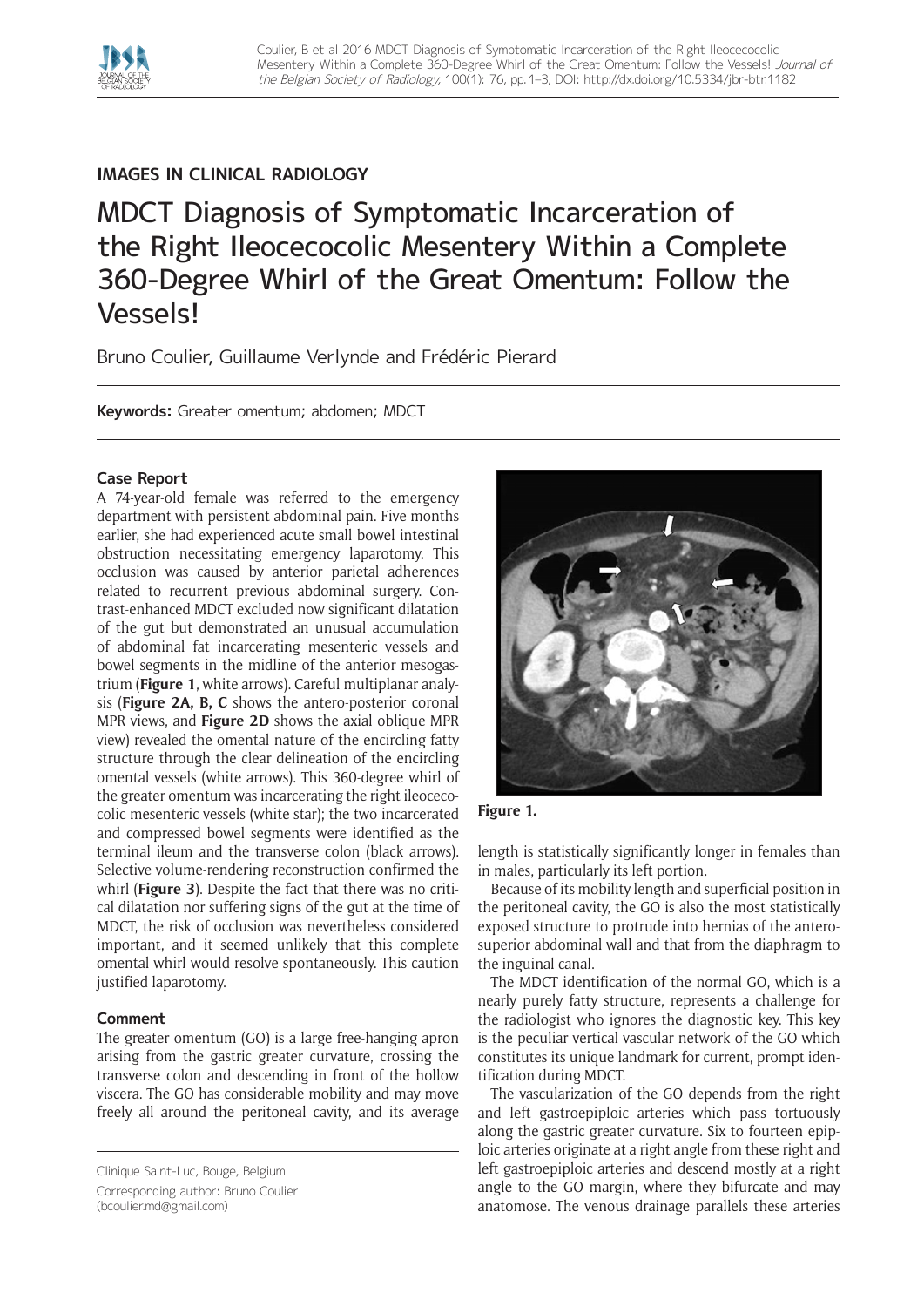

#### **Figure 2.**



### **Figure 3.**

and drains in the portal system but is potentially more identifiable because the veins are about twice as large as the small epiploic arteries. These vessels may be clearly identified in 100 percent of patients [1].

Benign diseases of the GO essentially concern ischemic or mechanical entities. Segmental omental infarction/ torsion of the GO is a rare but now well-known entity concerning the right portion of the GO in more than 90 percent of cases and simulates surgical emergencies such as cholecystitis, appendicitis, and diverticulitis. Left-side infarction is rare.

Torsion of the GO is a rare acute condition in which the organ twists around its long axis. GO torsion is classified as primary or secondary, the latter being more common and usually seen in the presence of a bulky abdominal tumor, hernia, or as sequelae of a surgical procedure such as Rouxen-Y gastric bypass. These pathological conditions may cause focal scarring and adhesions within the GO, predisposing the remainder of the mobile omentum to twist around this pivot. Internal hernias through a congenital or acquired defect of the GO have also been sporadically reported.

The reported case differs drastically from the situations remembered above. Here a large portion of the mesentery represented the pivot of an unusual encircling and incarcerating 360-degree complete whirl of the GO. It is likely that an adhesional field related to a previous surgery favored this omental twist.

#### **Competing Interests**

The authors declare that they have no competing interests.

#### **Reference**

1. **Coulier, B.** 64-row MDCT review of anatomic features and variations of the normal greater omentum. *[Surg Radiol Anat](http://www.ncbi.nlm.nih.gov/pubmed/19214367)*. 2009; 31: 489–500. DOI: <http://dx.doi.org/10.1007/s00276-009-0470-6>